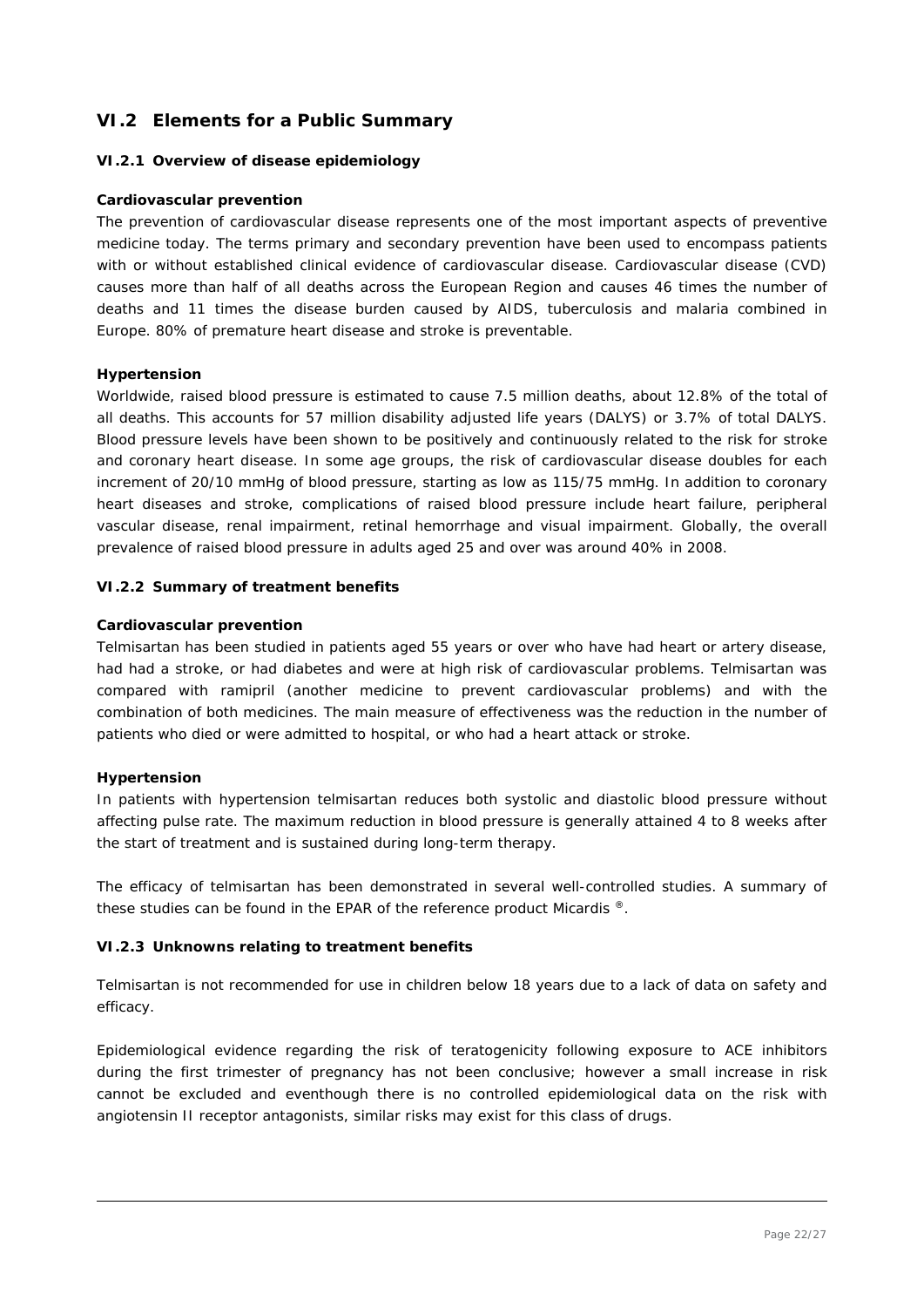Because no information is available regarding the use of telmisartan during breast-feeding, telmisartan is not recommended and alternative treatments with better established safety profiles during breastfeeding are preferable, especially while nursing a newborn or preterm infant.

## *VI.2.4 Summary of safety concerns*

### **Important identified risks**

| <b>Risk</b>                                                                                                                                                                                                                                    | What is known                                                                                                                                                                                                                                                                                                                                                                                                                                                                                                                                  | Preventability                                                                                                                                                                                                                                                                                                                                            |
|------------------------------------------------------------------------------------------------------------------------------------------------------------------------------------------------------------------------------------------------|------------------------------------------------------------------------------------------------------------------------------------------------------------------------------------------------------------------------------------------------------------------------------------------------------------------------------------------------------------------------------------------------------------------------------------------------------------------------------------------------------------------------------------------------|-----------------------------------------------------------------------------------------------------------------------------------------------------------------------------------------------------------------------------------------------------------------------------------------------------------------------------------------------------------|
| Serious harm to unborn child<br>(Foetotoxicity)                                                                                                                                                                                                | Telmisartan is not recommended<br>in early pregnancy and should<br>not be taken during second and<br>third trimester of pregnancy, as<br>it may cause serious harm to<br>the baby.                                                                                                                                                                                                                                                                                                                                                             | Patient 's have to tell their<br>doctor if they think they are (or<br>might become) pregnant.<br>Treatment with telmisartan<br>should be stopped before<br>pregnancy or as soon as the<br>patient is aware of the<br>pregnancy. In these situations<br>alternative medication should be<br>used instead of telmisartan.                                   |
| Renal dysfunction as a<br>consequence of use of two<br>medicines acting on the same<br>hormone system that regulates<br>blood pressure<br>(Renal dysfunction as a<br>consequence of dual renin-<br>angiotensin-aldosterone system<br>blockade) | Concomitant use of telmisartan<br>with an ACE-inhibitor (for<br>example enalapril, lisinopril,<br>ramipril) or aliskiren in<br>particular in patients with<br>diabetes or impaired kidney<br>function may cause changes in<br>renal function (including acute<br>renal failure).                                                                                                                                                                                                                                                               | Aliskiren should not be used<br>concomitantly with telmisartan.<br>Concomitant use with ACE-<br>inhibitor (for example enalapril,<br>lisinopril, ramipril) is not<br>recommended; if the treatment<br>is considered necessary,<br>frequent close monitoring of<br>kidney function, electrolytes<br>(e.g. potassium) and blood<br>pressure is recommended. |
| Blood poisoning (Sepsis)                                                                                                                                                                                                                       | Sepsis (often called "blood<br>poisoning"), is a severe infection<br>with whole-body inflammatory<br>response, rapid swelling of the<br>skin and mucosa (angioedema);<br>these side effects are rare (may<br>affect up to 1 in 1,000 people)<br>but are extremely serious. If<br>these effects are not treated<br>they can be fatal. Increased<br>incidence of sepsis has been<br>observed with telmisartan.<br>This observed increased<br>occurrence rate may be either a<br>chance finding or related to a<br>mechanism not currently known. | If the patient experiences rapid<br>swelling of the skin and mucosa<br>(angioedema), the patient<br>should stop taking the medicine<br>and see the doctor immediately.                                                                                                                                                                                    |
| Decreased blood sugar levels (in<br>diabetic patients)<br>(Hypoglycaemia (in diabetic                                                                                                                                                          | In diabetic patients<br>hypoglycaemia may occur under<br>telmisartan treatment.                                                                                                                                                                                                                                                                                                                                                                                                                                                                | Diabetic patients are advised to<br>talk to his/her doctor of the<br>condition before the treatment                                                                                                                                                                                                                                                       |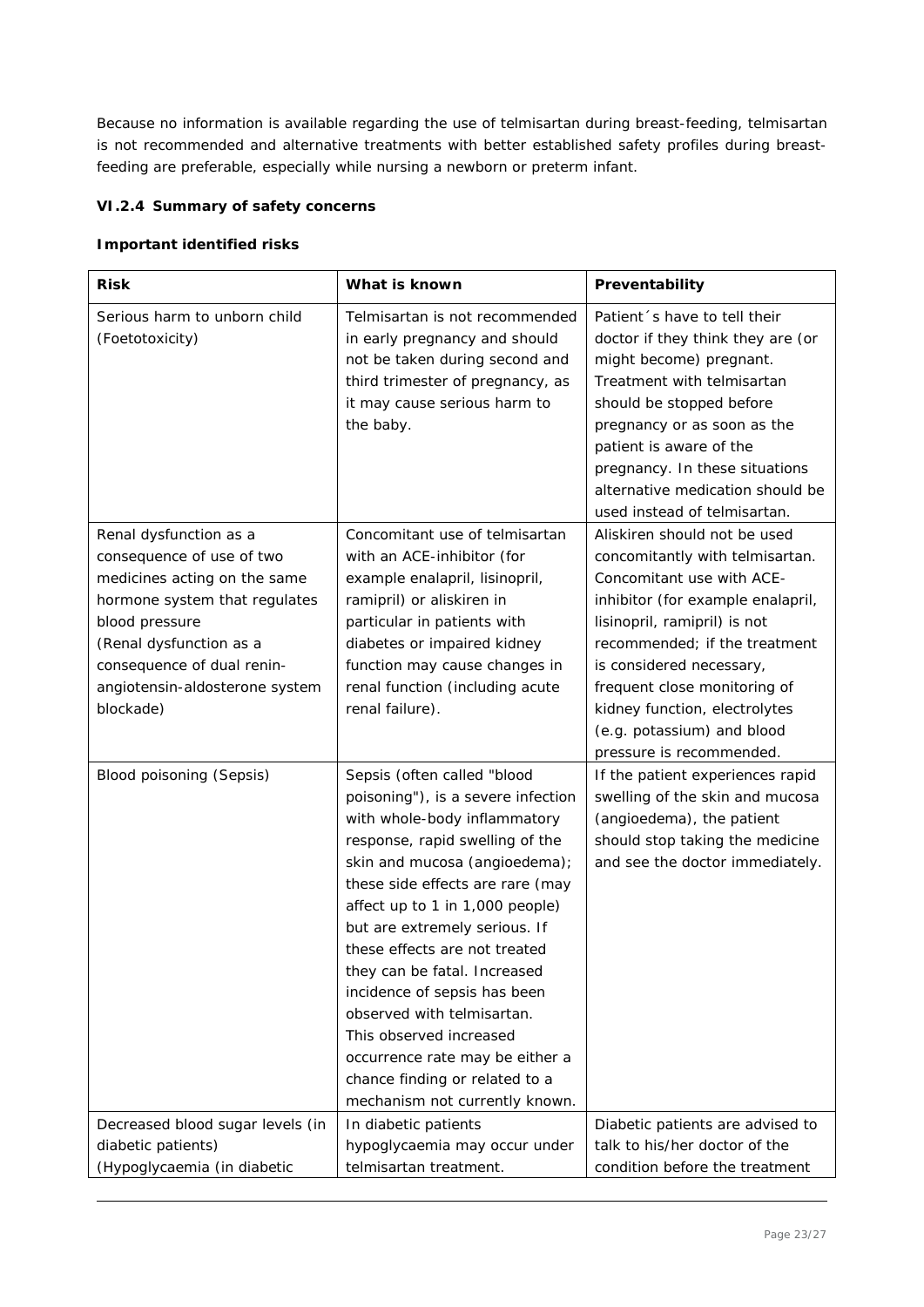| <b>Risk</b> | What is known | Preventability                   |
|-------------|---------------|----------------------------------|
| patients))  |               | with telmisartan. For diabetic   |
|             |               | patients who receive telmisartan |
|             |               | an appropriate blood glucose     |
|             |               | monitoring should be             |
|             |               | considered; a dose adjustment    |
|             |               | of insulin or antidiabetics may  |
|             |               | be required.                     |

### **Important potential risks**

| <b>Risk</b>                 | What is known (Including reason why it is considered a<br>potential risk) |
|-----------------------------|---------------------------------------------------------------------------|
| Rhabdomyolysis              | During telmisartan treatment intercurrent event of a severe disease       |
|                             | of the skeletal muscles (rhabdomyolysis) may increase the risk for        |
|                             | hyperkalaemia.                                                            |
| Increase of hepatic related | Most cases of hepatic function abnormal / liver disorder from post-       |
| adverse reactions in the    | marketing experience with telmisartan occurred in patients in             |
| Japanese population         | Japan, who are more likely to experience these adverse reactions.         |
| Malignancies                | Telmisartan belongs to a group of medicines called angiotensin II         |
|                             | receptor antagonists (ARBs). The European Medicines Agency                |
|                             | (EMA) has reviewed the possible link between the use of ARBs and          |
|                             | the occurrence of new cancers (particularly lung cancer). The EMA         |
|                             | concluded that the evidence does not support any increased risk of        |
|                             | cancer in patients using these medicines.                                 |

### **Missing information**

| <b>Risk</b> | What is known |
|-------------|---------------|
| $\sim$      |               |

## *VI.2.5 Summary of risk minimisation measures by safety concern*

All medicines have a Summary of Product Characteristics (SmPC) which provides physicians, pharmacists and other health care professionals with details on how to use the medicine, the risks and recommendations for minimising them. An abbreviated version of this in lay language is provided in the form of the package leaflet (PL). The measures in these documents are known as routine risk minimisation measures. The Summary of Product Characteristics and the Package leaflet for this medicinal product can be found in the national authority's web page.

This medicine has no additional risk minimisation measures.

## *VI.2.6 Planned post authorisation development plan (if applicable)*

Not applicable.